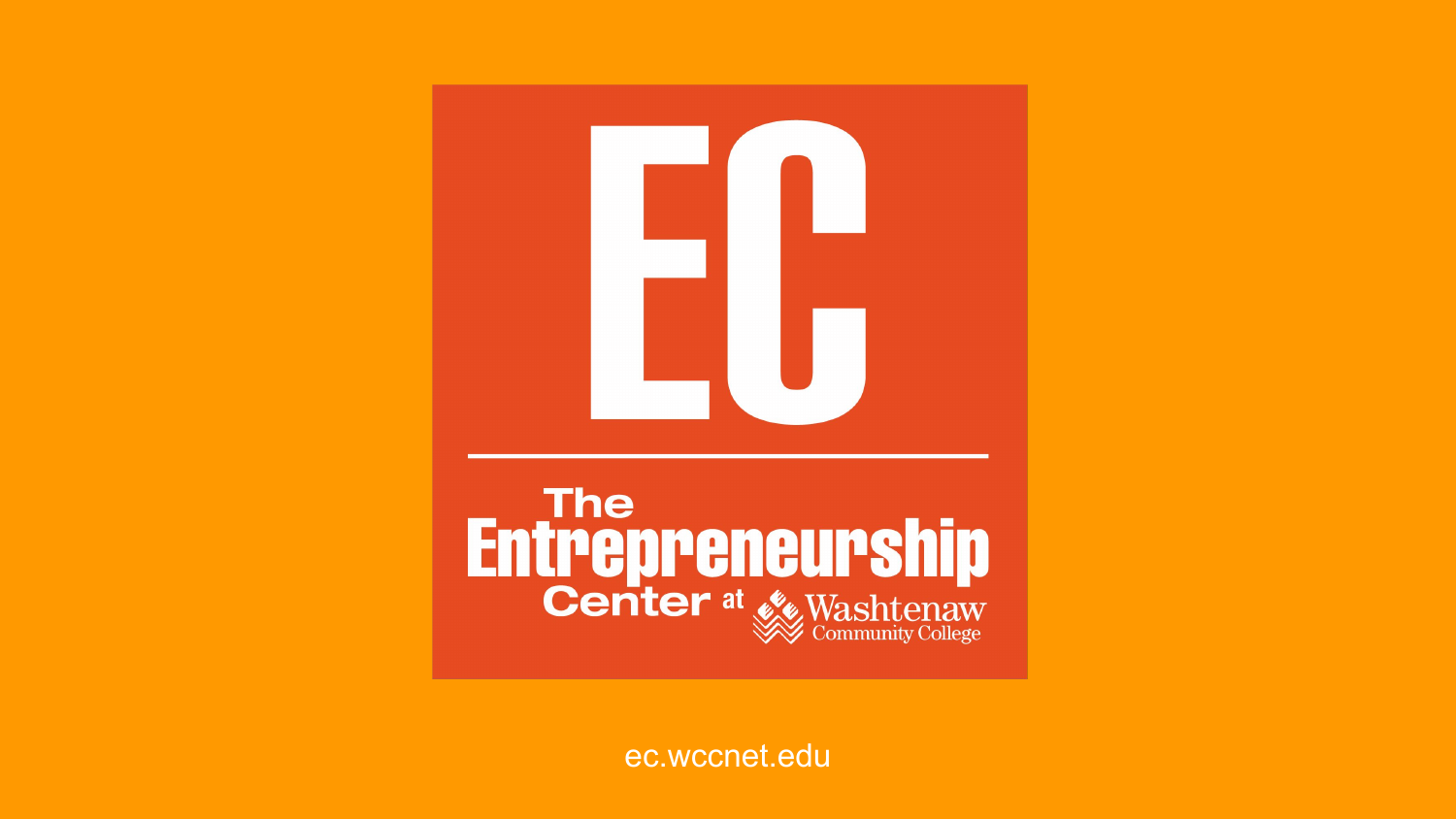### The EC Team

Kristin Gapske, Director Erin Elly, Manager Claire Abraham, Coordinator Tia Bean, Assistant

here are some ways to reach us! **[ec.wccnet.edu](https://www.wccnet.edu/succeed/entrepreneurship-center/) | email [entrepreneurship@wccnet.edu](mailto:entrepreneurship@wccnet.edu) | phone 734-249-5880 [fill out our business assistance request form](https://wccpriorityone.wufoo.com/forms/business-assistance-request/)**



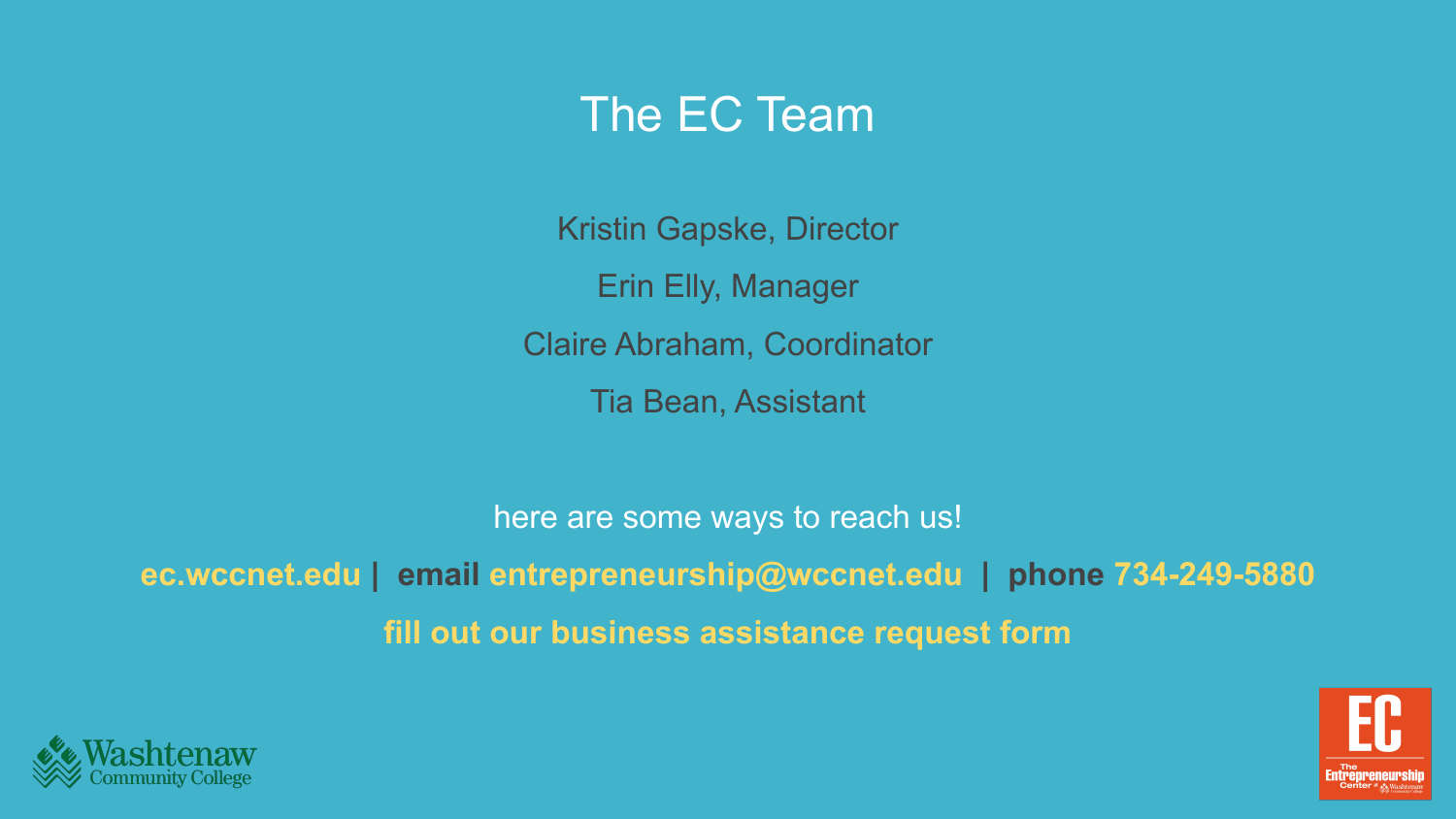## Our Mission

The Entrepreneurship Center at Washtenaw Community College is a welcoming resource hub that supports individuals in developing their entrepreneurial capacity. Through thoughtful conversations, partnerships, and programs, those at the college and in the surrounding communities are inspired and driven to actively grow their ventures as professionals, social innovators, or business owners.



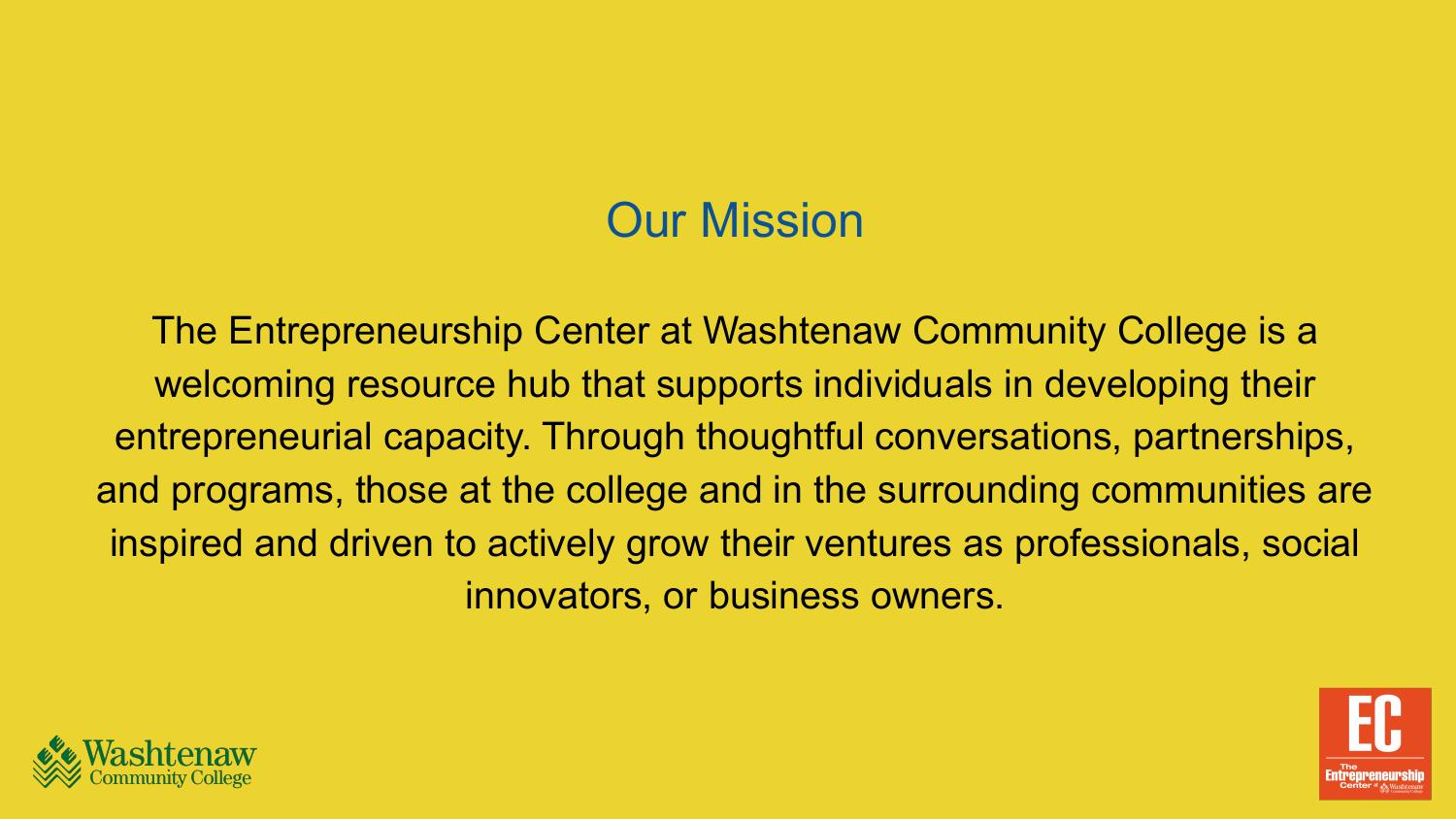# What does the EC do remotely?



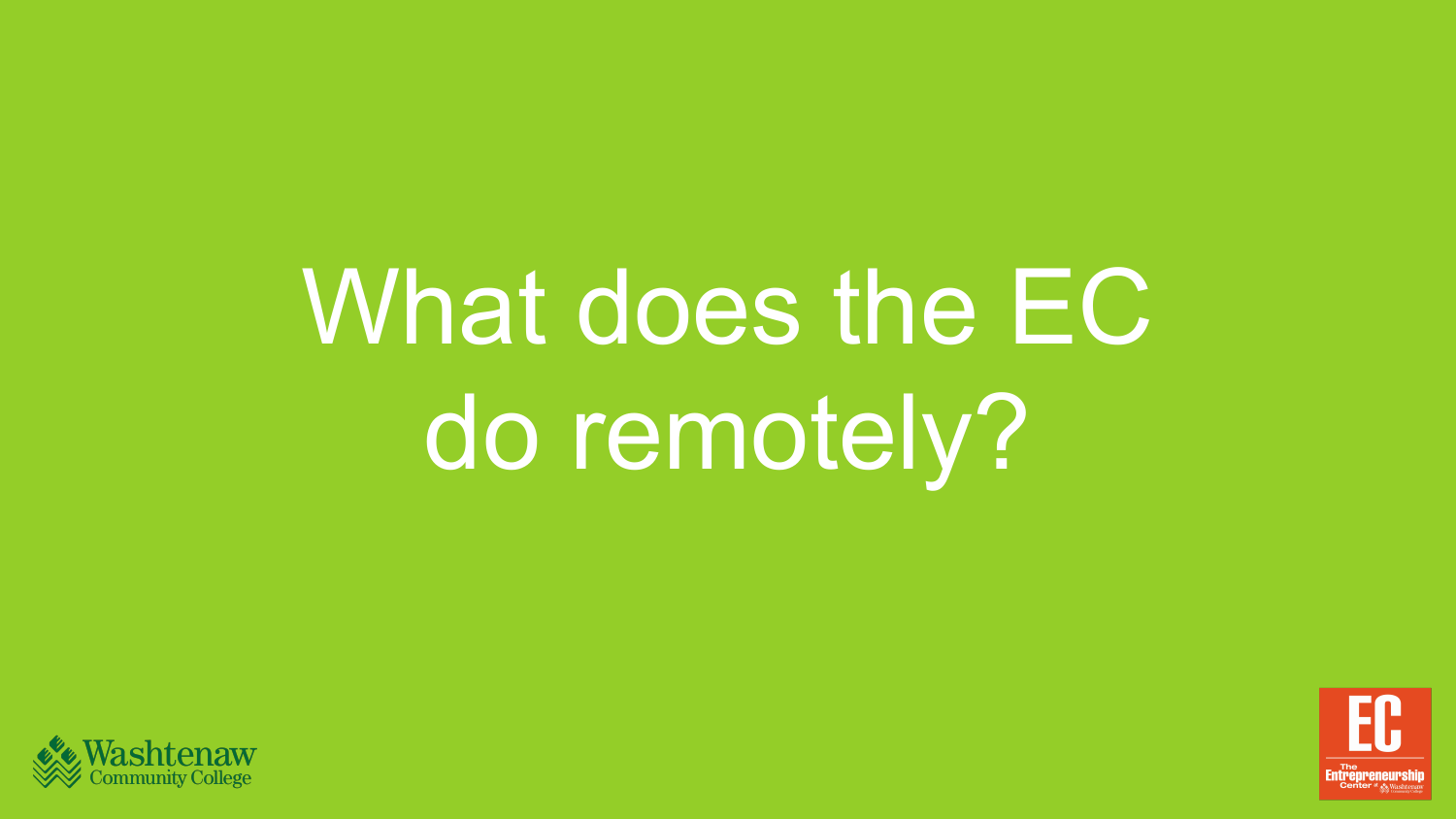# EC Services: Working with Student and Community, New Entrepreneurs

#### **Paused services**

- **Free Coworking Space**
- On-campus Free Workshops and Events
- **[Boot Camps](https://www.wccnet.edu/succeed/entrepreneurship-center/events-workshops/bootcamps/)** (resources available: Photography, Digital Video, Writing, Graphic Design, Music, HVAC, Child Care)

#### **Ongoing services**

- **● [Virtual One-on-One Consultations](https://wccpriorityone.wufoo.com/forms/business-assistance-request/)**
- **● [Free Webinars](https://www.wccnet.edu/succeed/entrepreneurship-center/events-workshops/)**
- **● [Our Newsletter](https://www.wccnet.edu/succeed/entrepreneurship-center/contact-us/#contactform)**
- **● [Virtual Meetings with our Entrepreneurs-in-Residence](https://www.wccnet.edu/succeed/entrepreneurship-center/events-workshops/entrepreneurs-in-residence.php)**
- **● [Virtual Startup Business Research Help](https://www.wccnet.edu/succeed/entrepreneurship-center/startup-business-research-help/)**
- **● [Business Resource Guide](http://libguides.wccnet.edu/smallbiz)**
- **● [Our annual Pitch @ WCC](https://www.wccnet.edu/succeed/entrepreneurship-center/events-workshops/pitchwcc.php)**



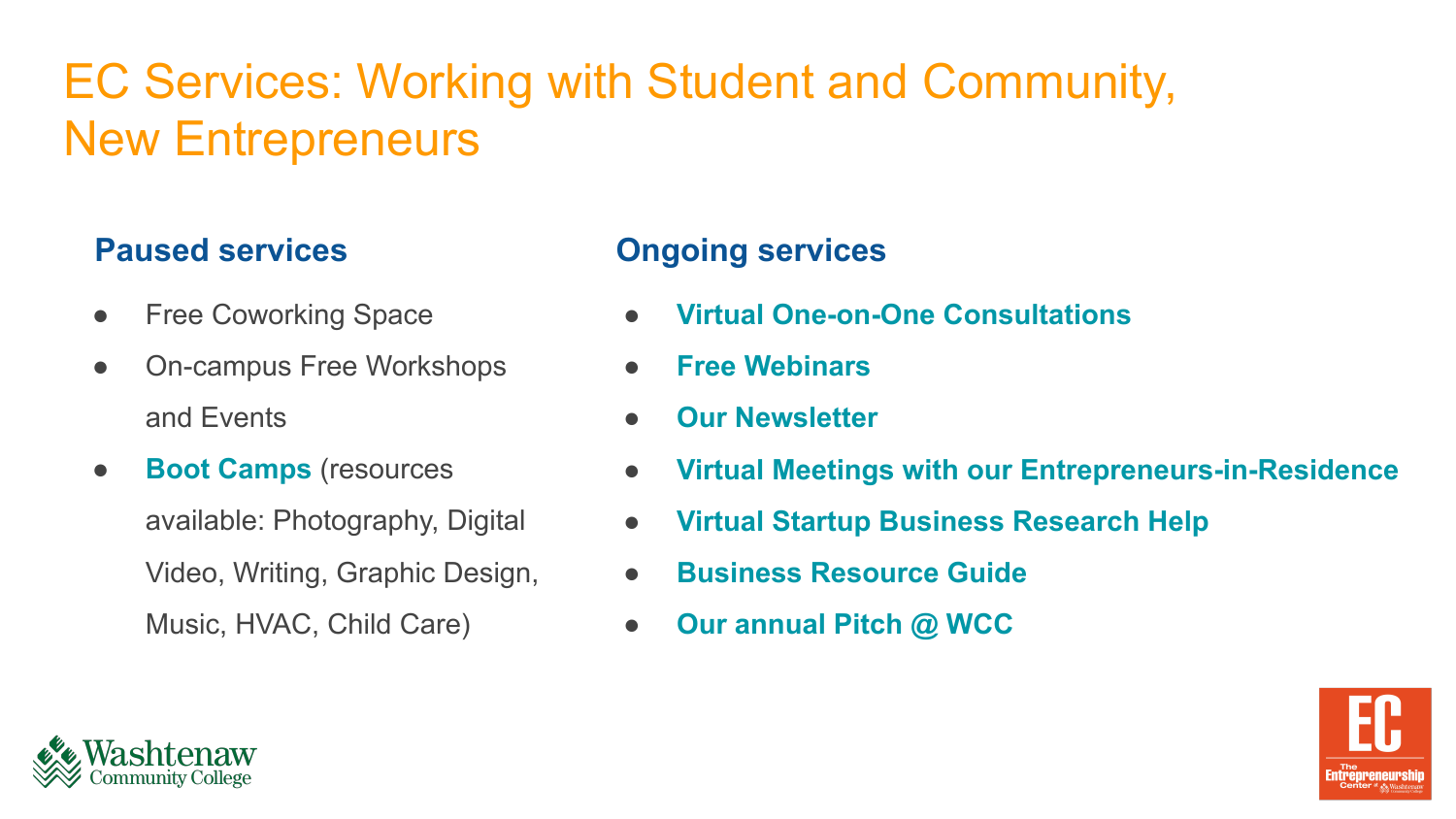### Highlights: Working with Student & Community, Main Services



#### THE EC TEAM IS HERE!

We are continuing our work of supporting on-campus and off-campus entrepreneurs and small business owners through online and phone communications, while our coworking space on campus is closed.



#### **SUBSCRIBE**

Subscribe to EC's newsletter for event updates and campus. local and regional business resources, delivered straight to your Inbox.



#### **STARTUP BUSINESS RESEARCH HELP**

Our business librarians are ready to help remotely with Startup Business Research Help, while our in-person consultations are on pause.



#### **TALK WITH AN EXPERT**

Get free individualized coaching with one of our local entrepreneurs. Consultations on topics such as: Marketing, Idea Validation, Networking, Customer Discovery, Pre-Business Plan Writing, and Coaching for Creatives.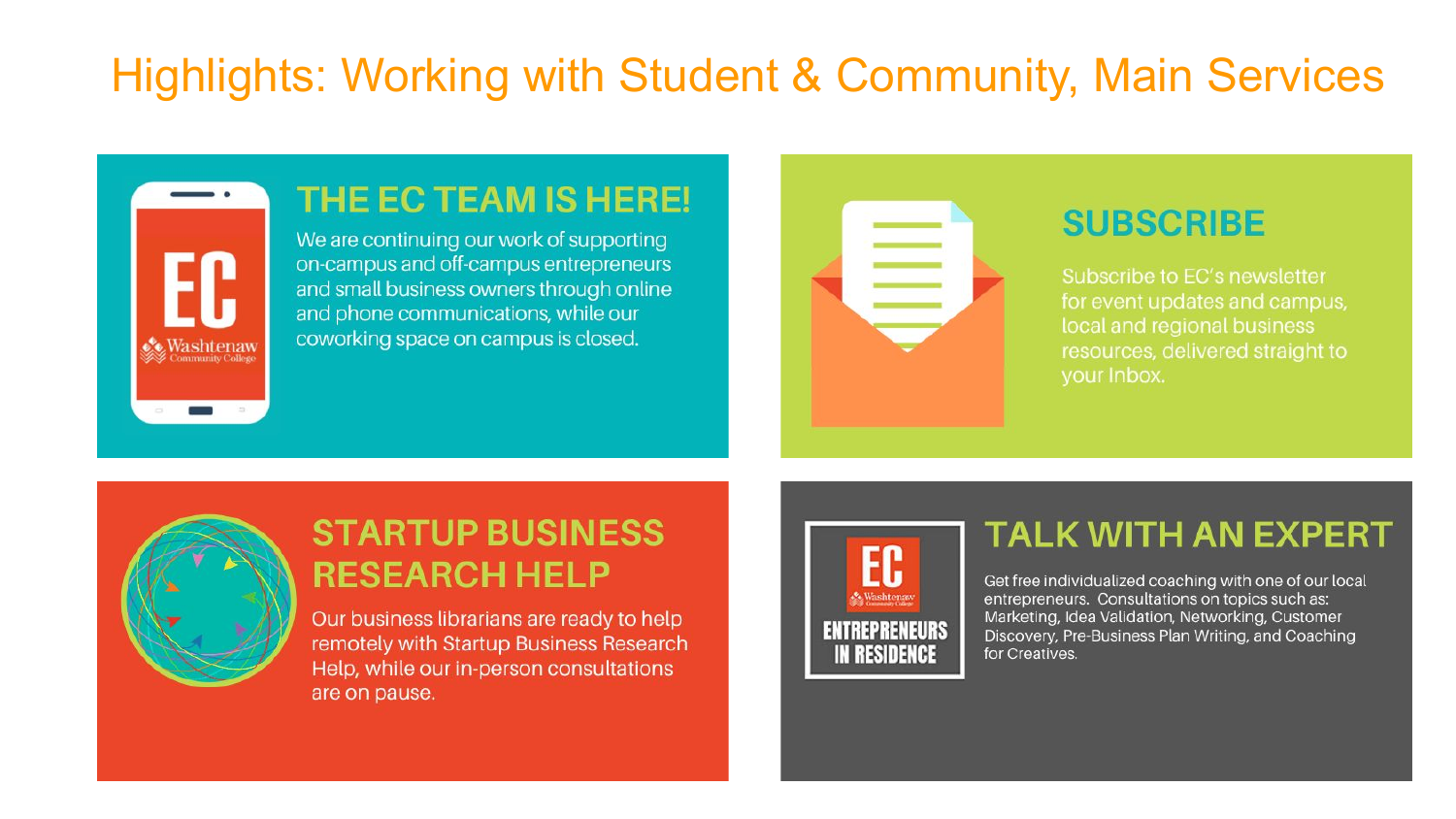# EC Services: Working with Faculty

#### **[Ongoing services](https://www.wccnet.edu/succeed/entrepreneurship-center/about-us/faculty-resources.php)**

- EC virtual class 'tours'
- Collaborative webinars in faculty's department or field, particularly for capstone classes
- Planning for future on-campus all-day **[Business Boot Camp](https://www.wccnet.edu/succeed/entrepreneurship-center/events-workshops/bootcamps/)s** for specific departments (2021 - 2022)
- Book business professionals to speak in virtual classrooms
- Provide entrepreneurial resources, such as the web version of the book **'The E[ntrepreneurial Classroo](https://libguides.wccnet.edu/entrepreneurship)m Series'**

#### **Paused services**

- On-campus EC class tours
- On-campus Free Workshops and Events



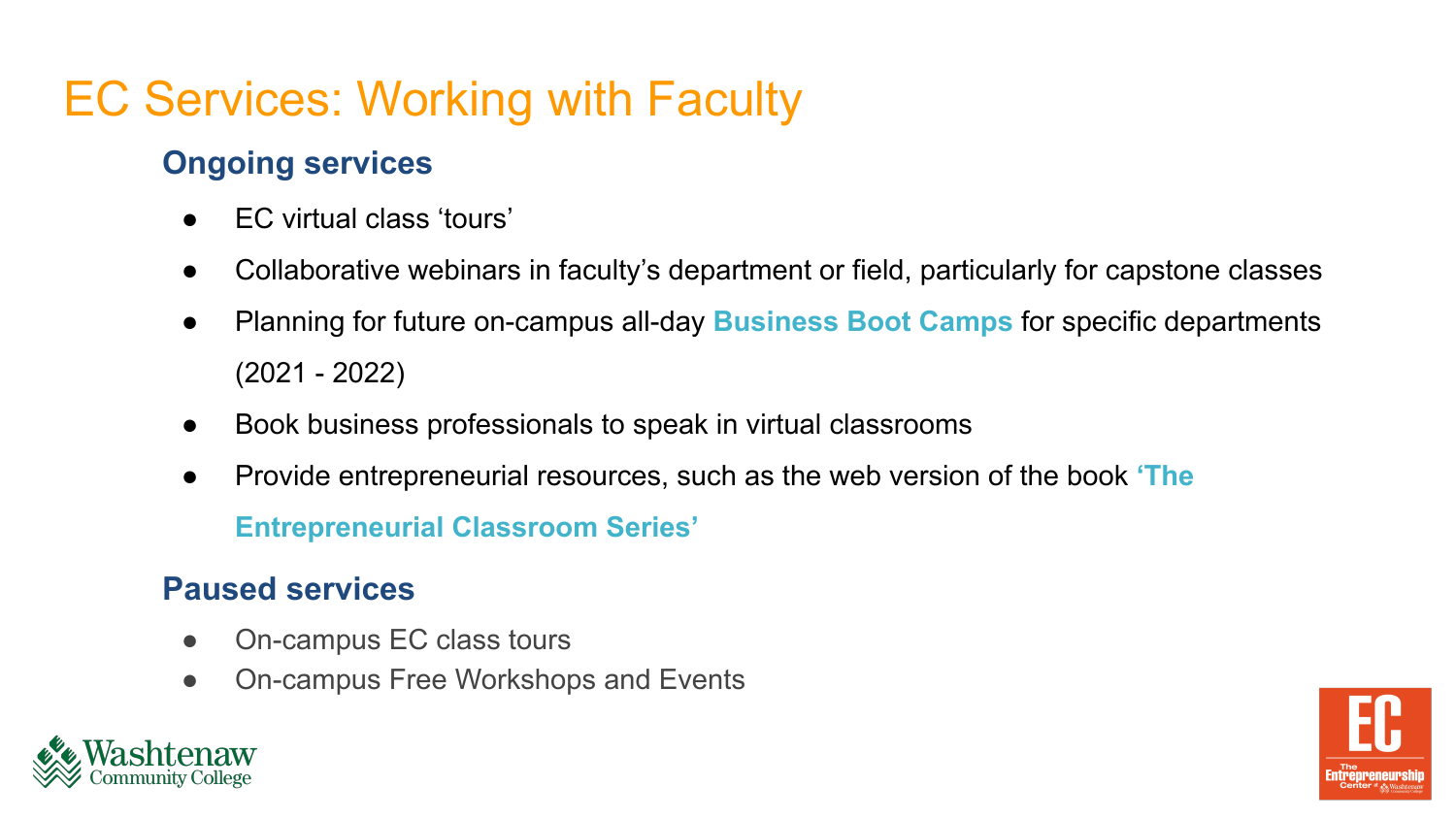# Highlight: Working with Faculty, [Boot Camps](https://www.wccnet.edu/succeed/entrepreneurship-center/events-workshops/bootcamps/)

**Designed with WCC faculty partners to support departments on campus that produce entrepreneurs, freelancers and small business owners.**



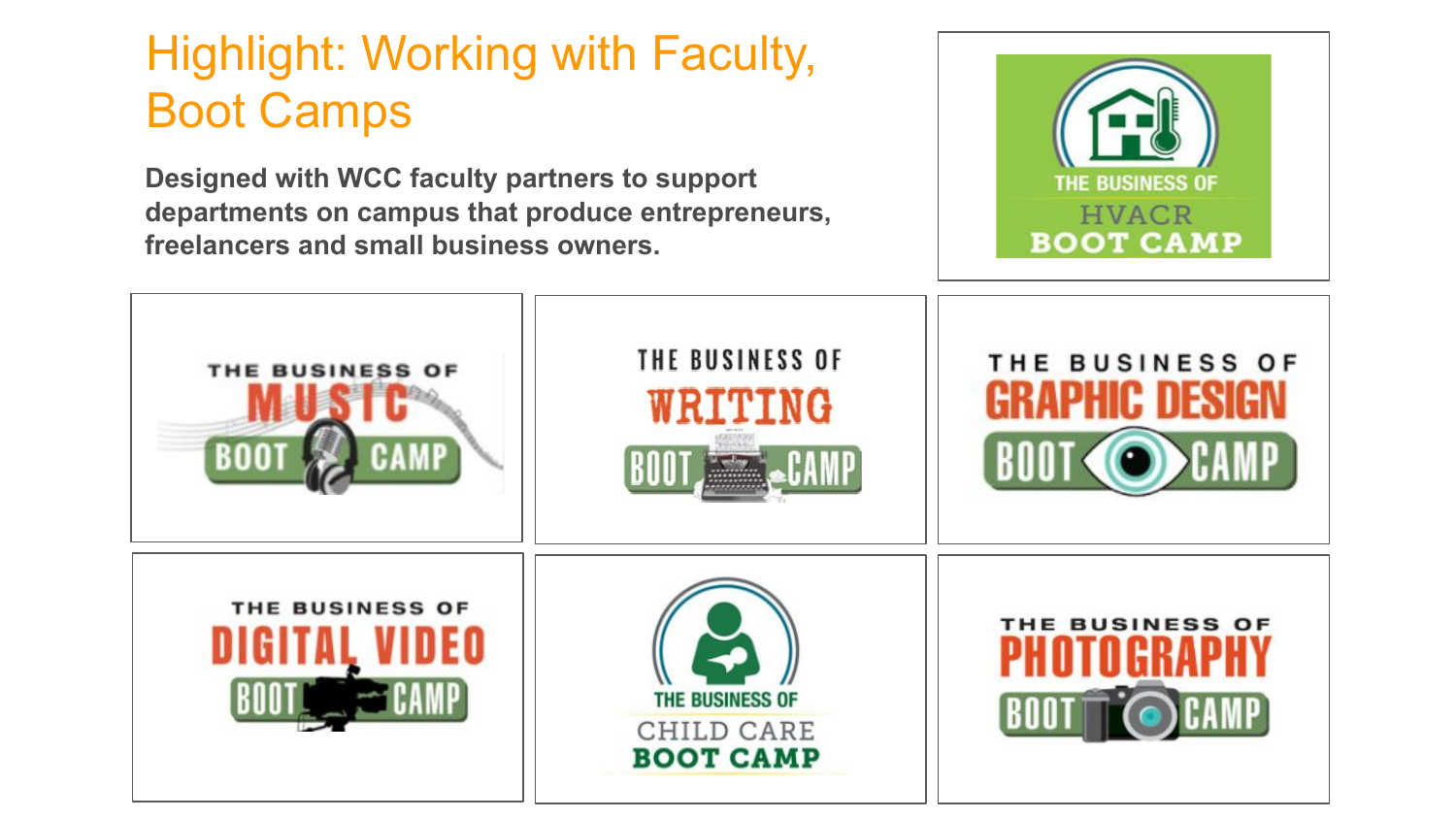#### EC Services: Working with Local Businesses, COVID Grant Committee Work

- EC Director invited on March 18th to sit on committee with county partners to help **disburse emergency business grants under pandemic**:
	- Washtenaw Small Business Resiliency Fund
	- Michigan Small Business Relief Program
	- [Washtenaw Small Business Emergency Relief Fund,](http://www.washtenawsbf.com/) including Song Foundation \$1 million fund
- Advocated throughout spring and early summer for microenterprise owners to receive financial support: **independent contractors, 'solopreneurs', underrepresented business owners, historically underfunded business owners, female, minority and veteran**









**owners**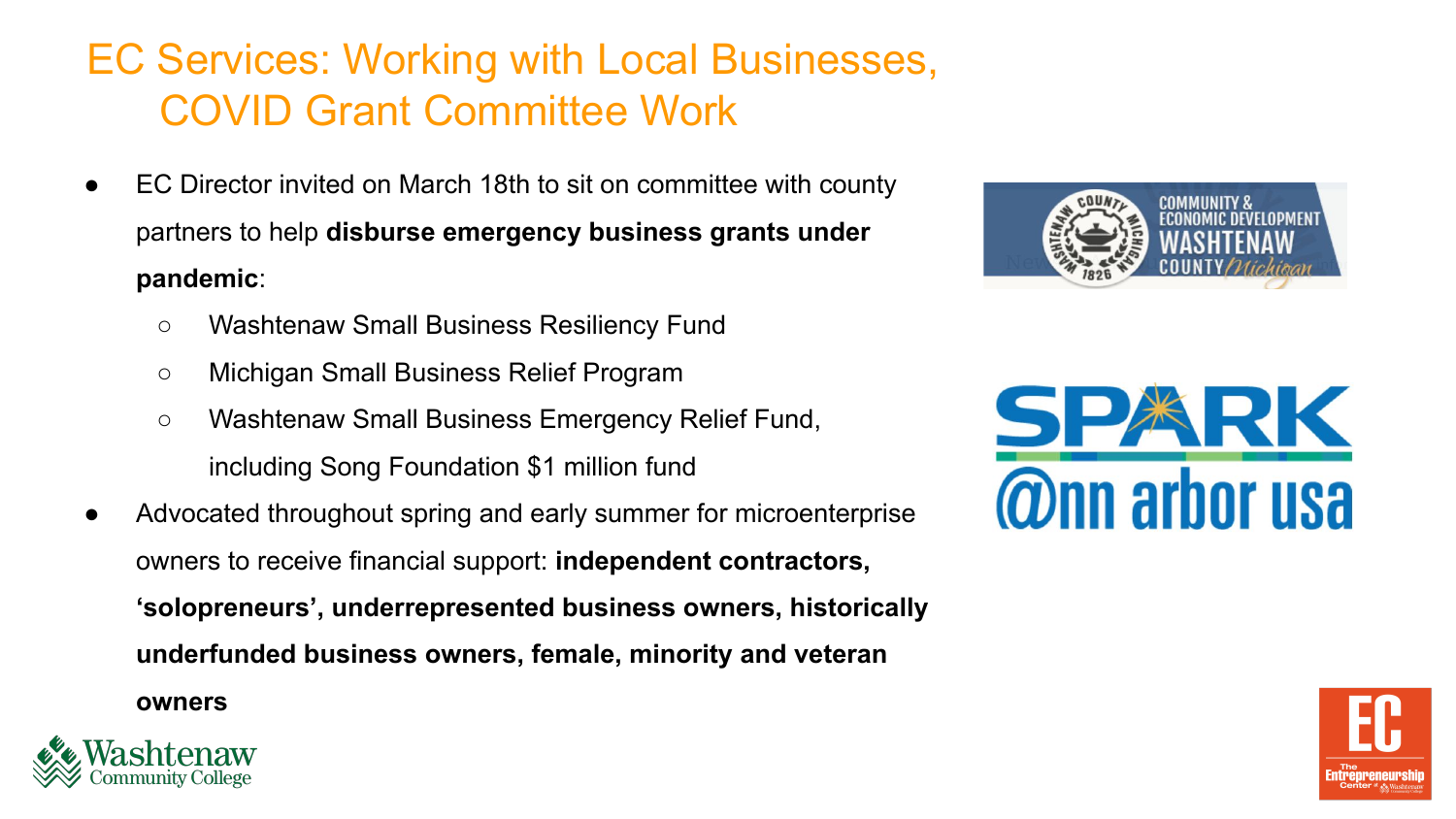#### EC Services: Working with Local Established Businesses, Renew Business Training & Grant Program

Received **\$50,000 grant from SPARK and Washtenaw County Office of Community and Economic Development** to create programming due to negative COVID-related effects on local small businesses :

- Created [Renew Business Training and Grant Program,](https://www.wccnet.edu/succeed/entrepreneurship-center/events-workshops/ec-renew.php) applications opened in November, promoted to Ypsilanti organizations, including Association of Businesses of Color, Parkridge weekly meetings; received 62 applicants
- Cohort will be made up of **minority, female or veteran business owners in 48197 and 48198 zip codes**
- Program includes
	- 10-week training course facilitated by Detroit Build Institute facilitator
	- \$2500 business grant
	- Peer group meetups led by business mentor
	- Technical business support from EC and partners



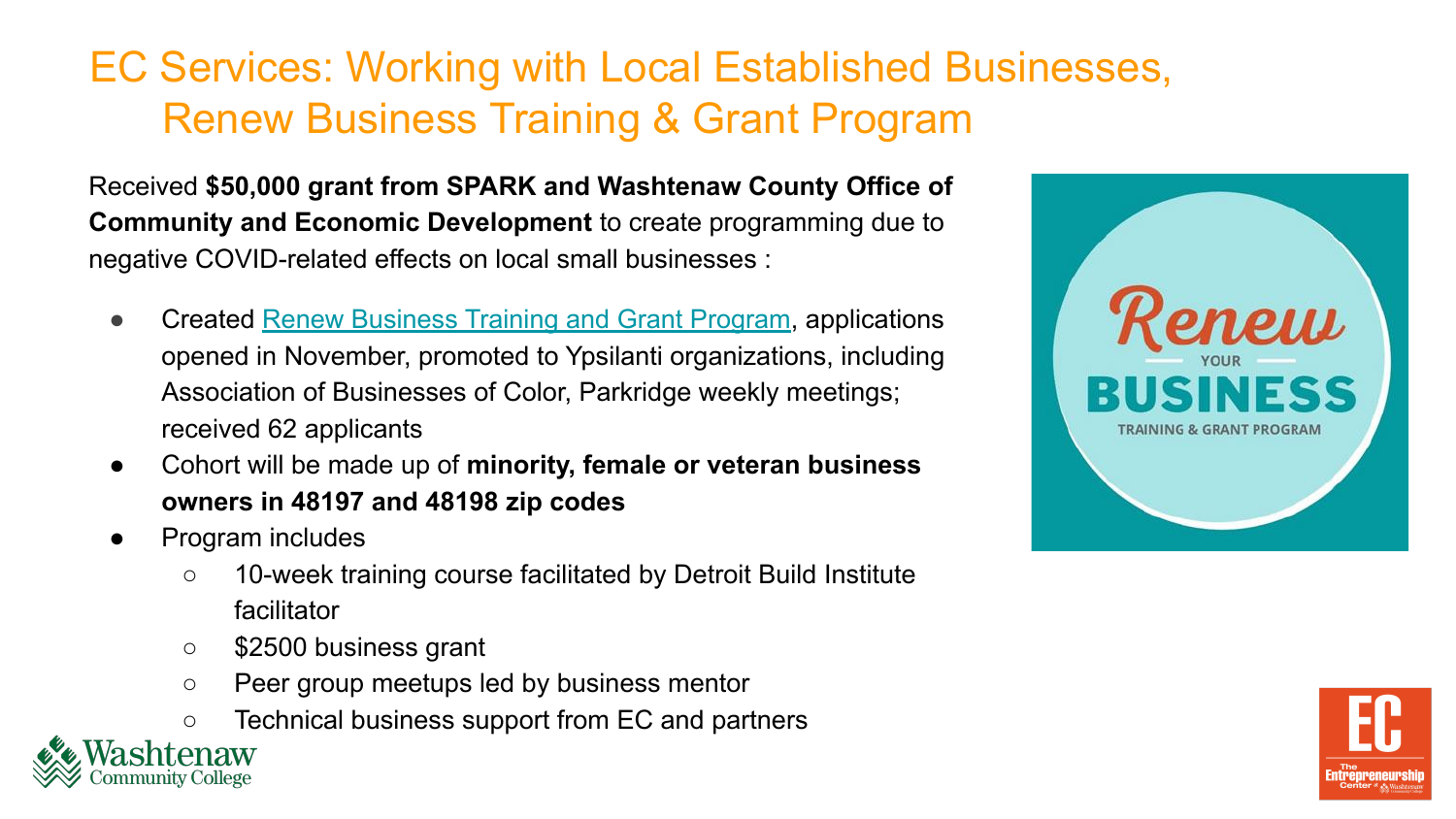# EC Milestones

# March - December 2020, Under Remote Operations



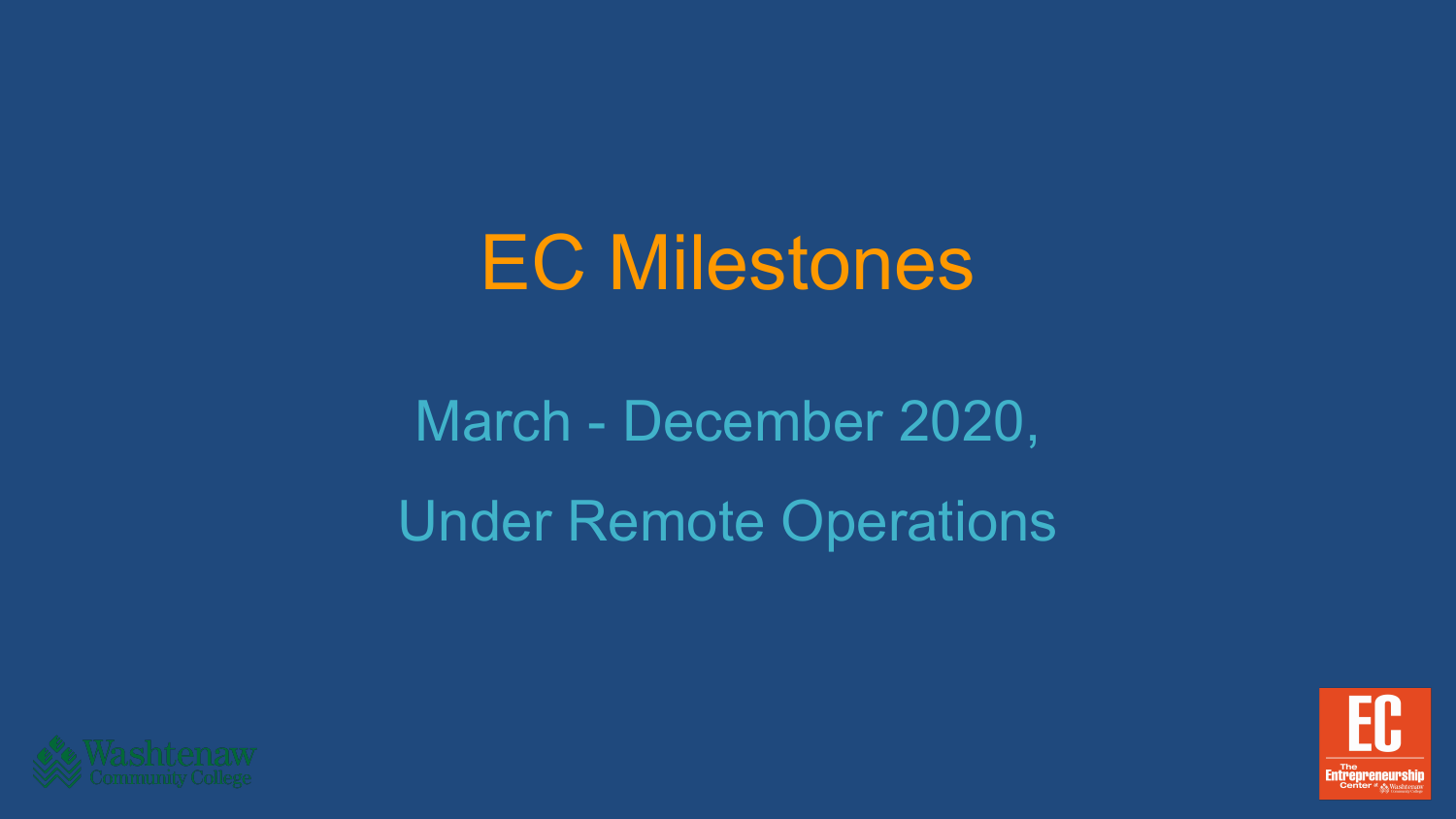### EC Milestones // March - December 2020

- Presented and **won \$23,000 at NACCE's Pitch for the Trades** for an HVAC Partnership Pipeline Project
- Invited to Washtenaw County's **BIPOC Steering Committee** and Ypsilanti's **Association of Businesses of Color** to address needs of business owners of color
- **Summer programming for YCH students** through Upward Bound
- Received grant support to continue the Entrepreneurs-in-Residence program
- Organized **WCC student recruitment** for **SPARK's Student Trek**
- Committee work and **WCC student recruitment** for inaugural Ann Arbor Entrepreneurs Fund **DEI Tech Internship program for students of color**



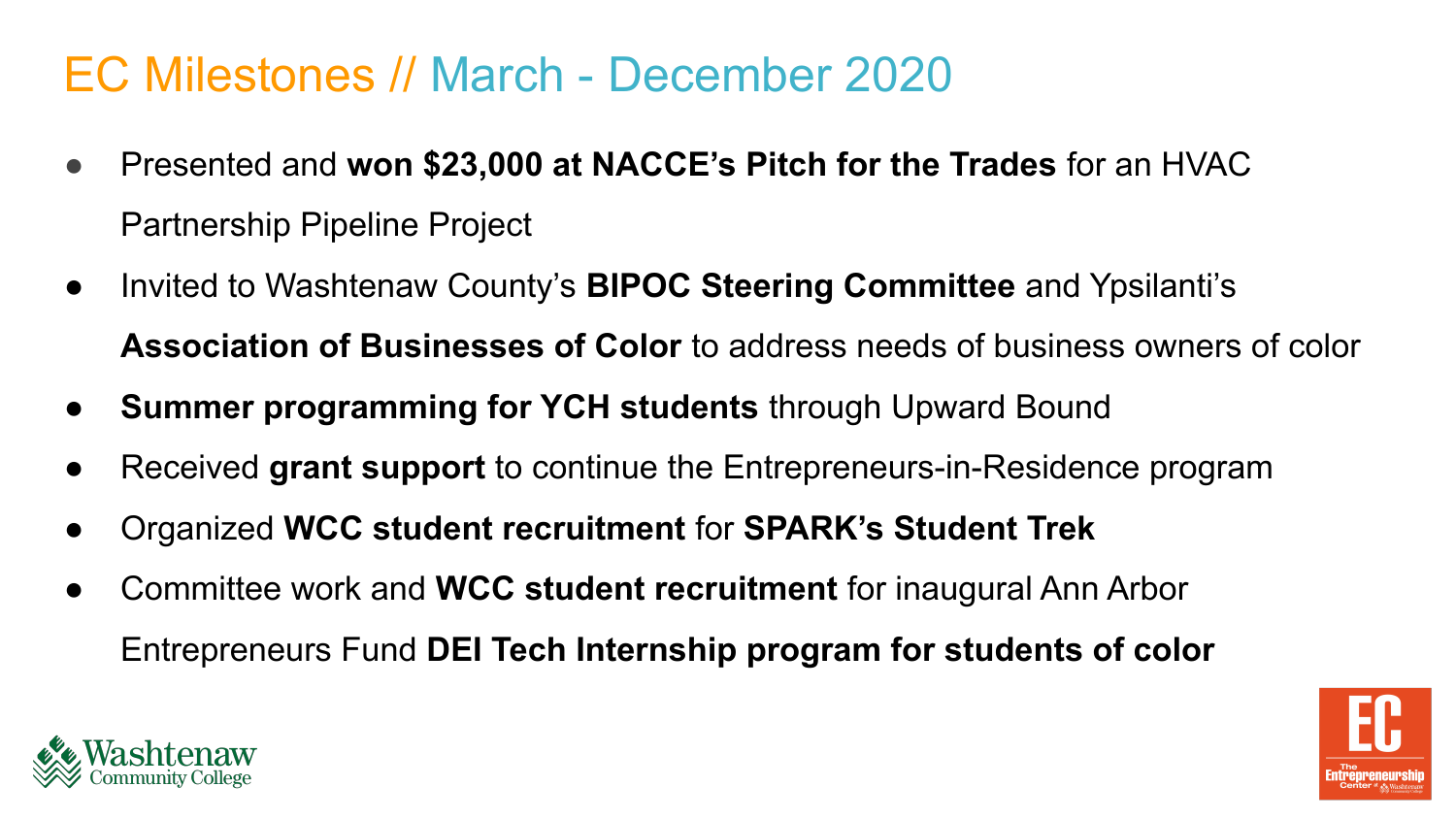# Who does the EC support?



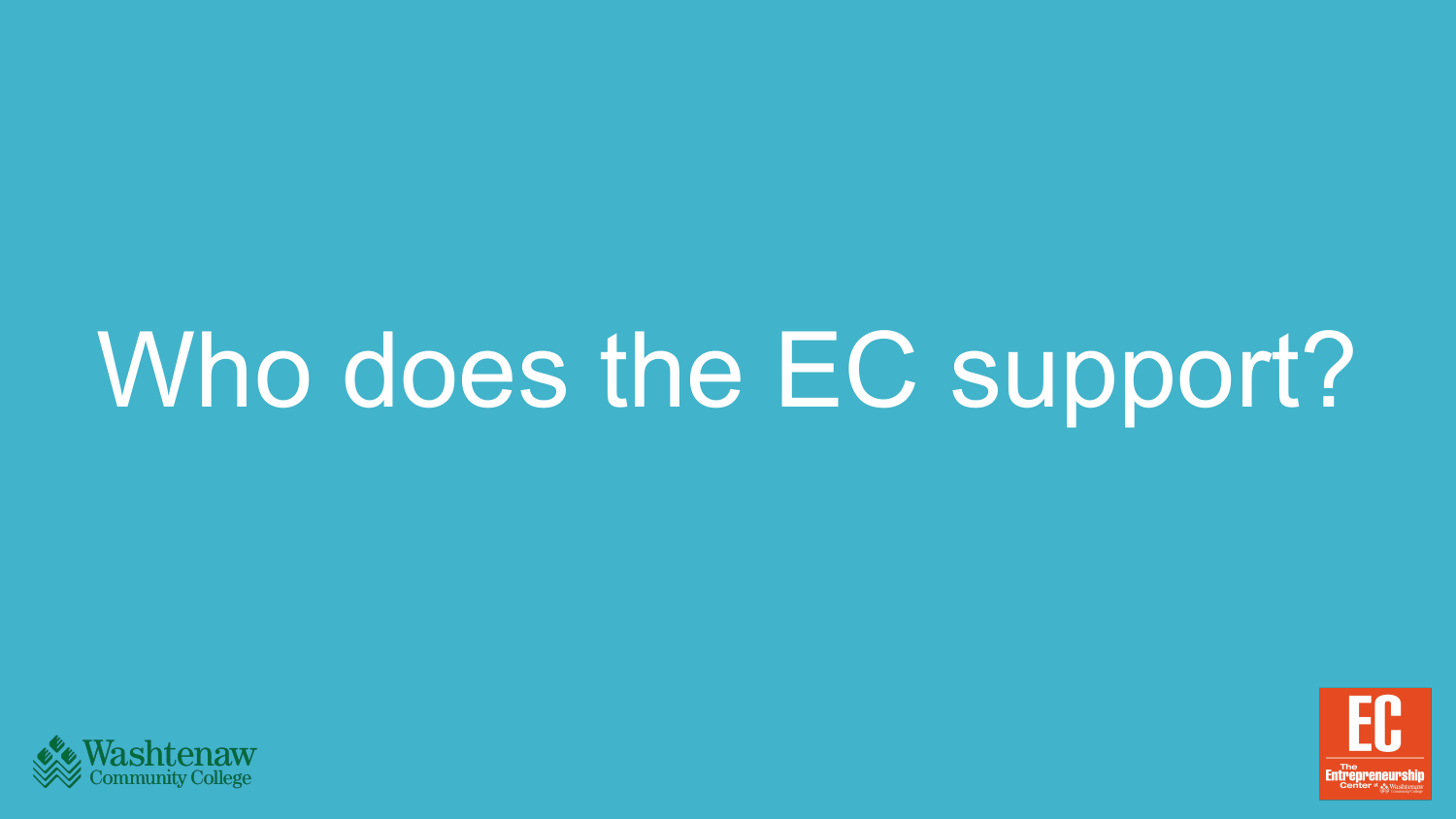### **EC Metrics - July 1, 2019 - June 30, 2020**

**Most Common Business Categories FOOD ART HEALTH CONSULTING COACHING/SPEAKING EDUCATION DIGITAL MEDIA NONPROFIT** X.

# **Resources Requested**  $37\%$



**INCLUDING 40 DURING REMOTE OPERATIONS** 

*Number of intakes Jul - Dec '20: 139*

#### **Stage of Business**

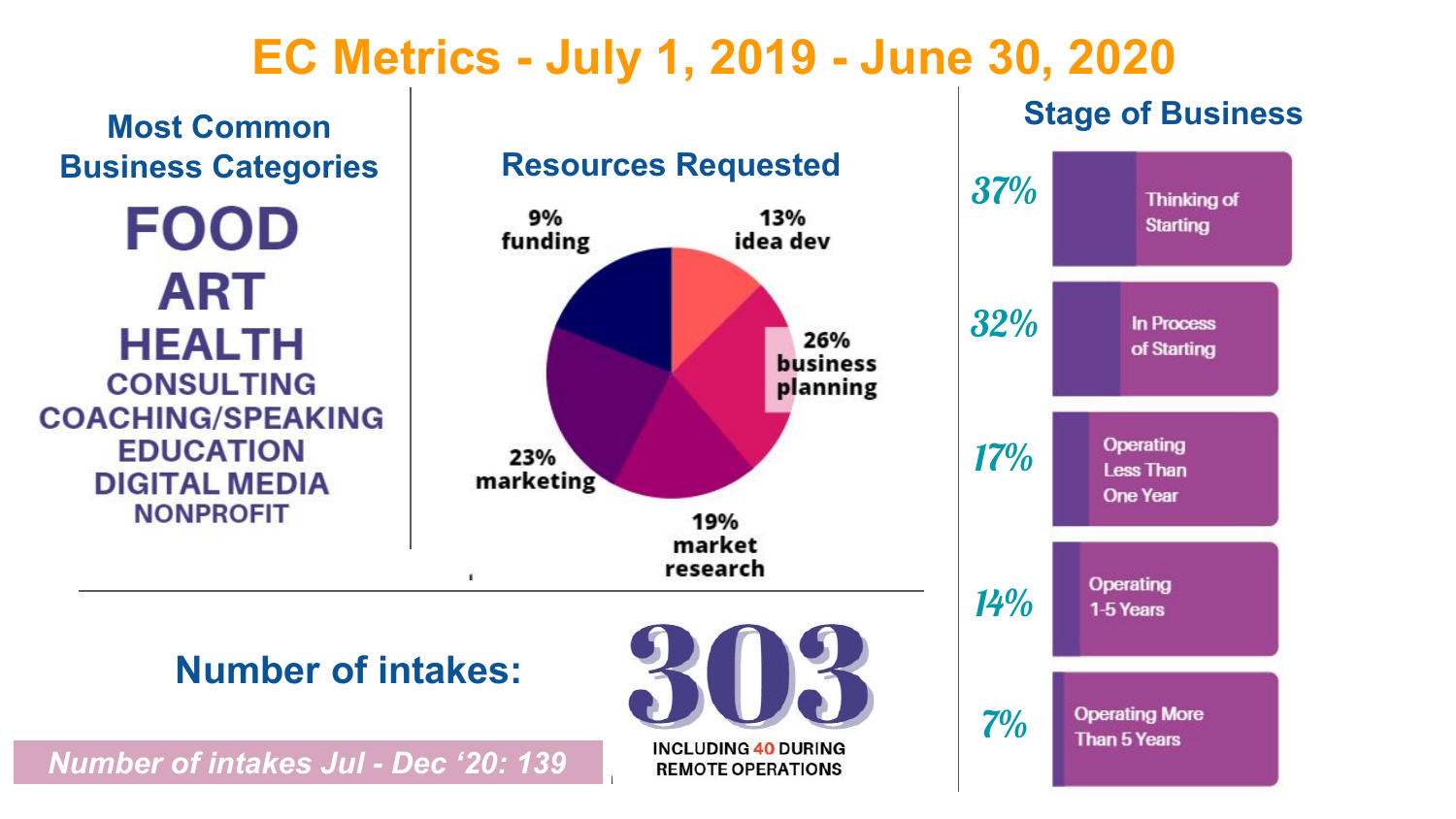## **EC Metrics - July 1, 2019 - June 30, 2020**



*Additionally, 15 webinars were held between July to December, 2020*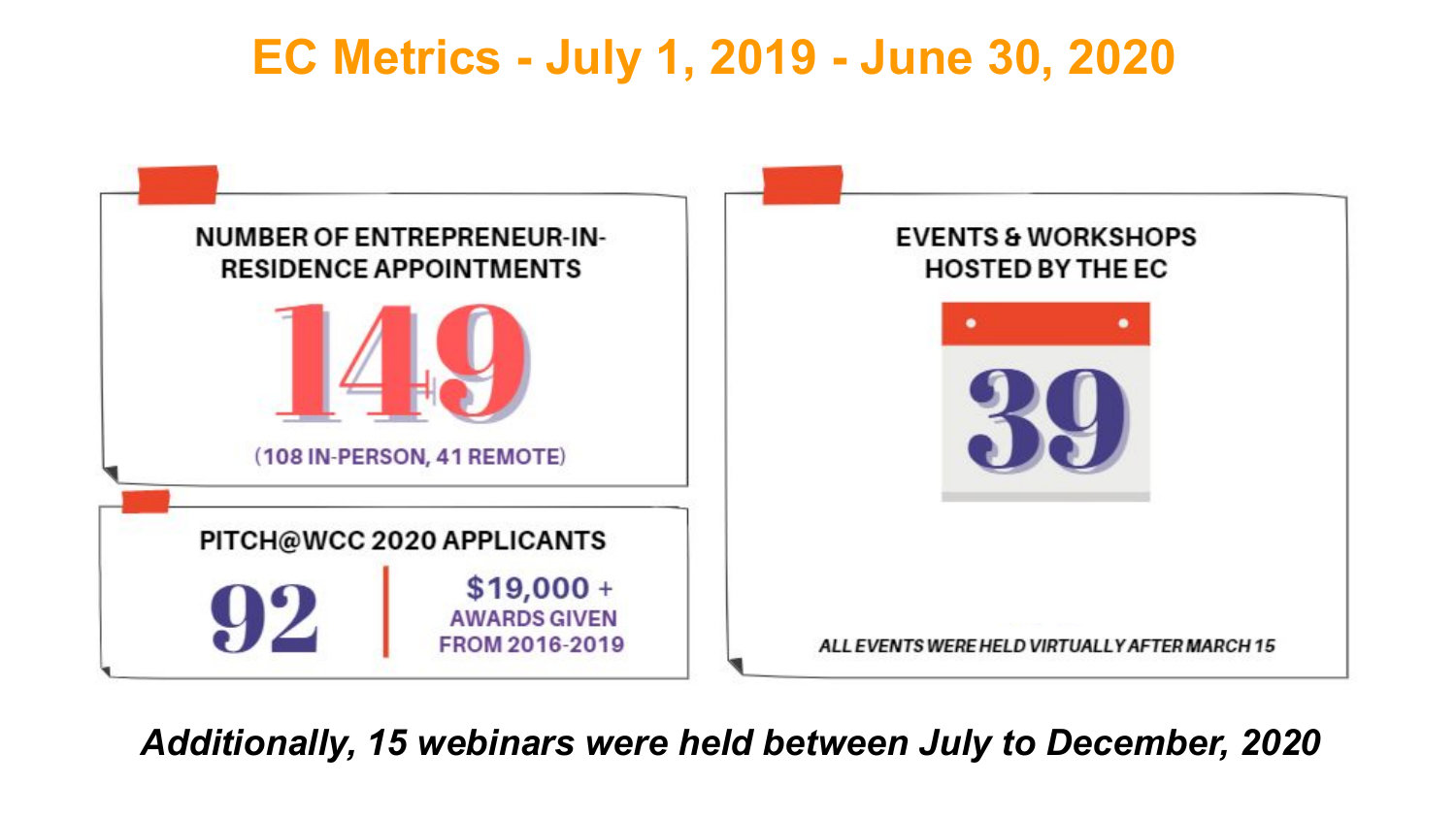# Our Entrepreneurs



"(Entrepreneur-In-Residence Roach) has opened up a well of possibility inside me to have the confidence and courage and see beyond my limited perception of what is available to me even with the degrees I have," Reed said. "She has stretched, and is continuing to stretch, all the confidence I lost in the midst of being abused." - **Delphine Reed** ([WCC On The Record](https://www.wccnet.edu/news/ontherecord/articles/2020-10-21-reedprofile.php)  [article here](https://www.wccnet.edu/news/ontherecord/articles/2020-10-21-reedprofile.php))



"The EC has helped me in so many ways, including research for my business as it's a very particular segment and population. They also have inspired me to do more and go for more in my business! Just a few months ago, I won the Pitch@WCC competition and it was great!" - **Shanell Smith**



"The Entrepreneurship Center honored my business upon its grand opening. They also had me come out as a vendor for a show they held on campus that allowed me to meet and pass out business cards to the local public and those on campus. I've had the ability to also be the MC (Emcee) of the very first Pitch@WCC event."

- **Aaron Richison**





*[For more on 'Our Entrepreneurs', see web page here highlighting EC clients](https://www.wccnet.edu/succeed/entrepreneurship-center/our-entrepreneurs/)*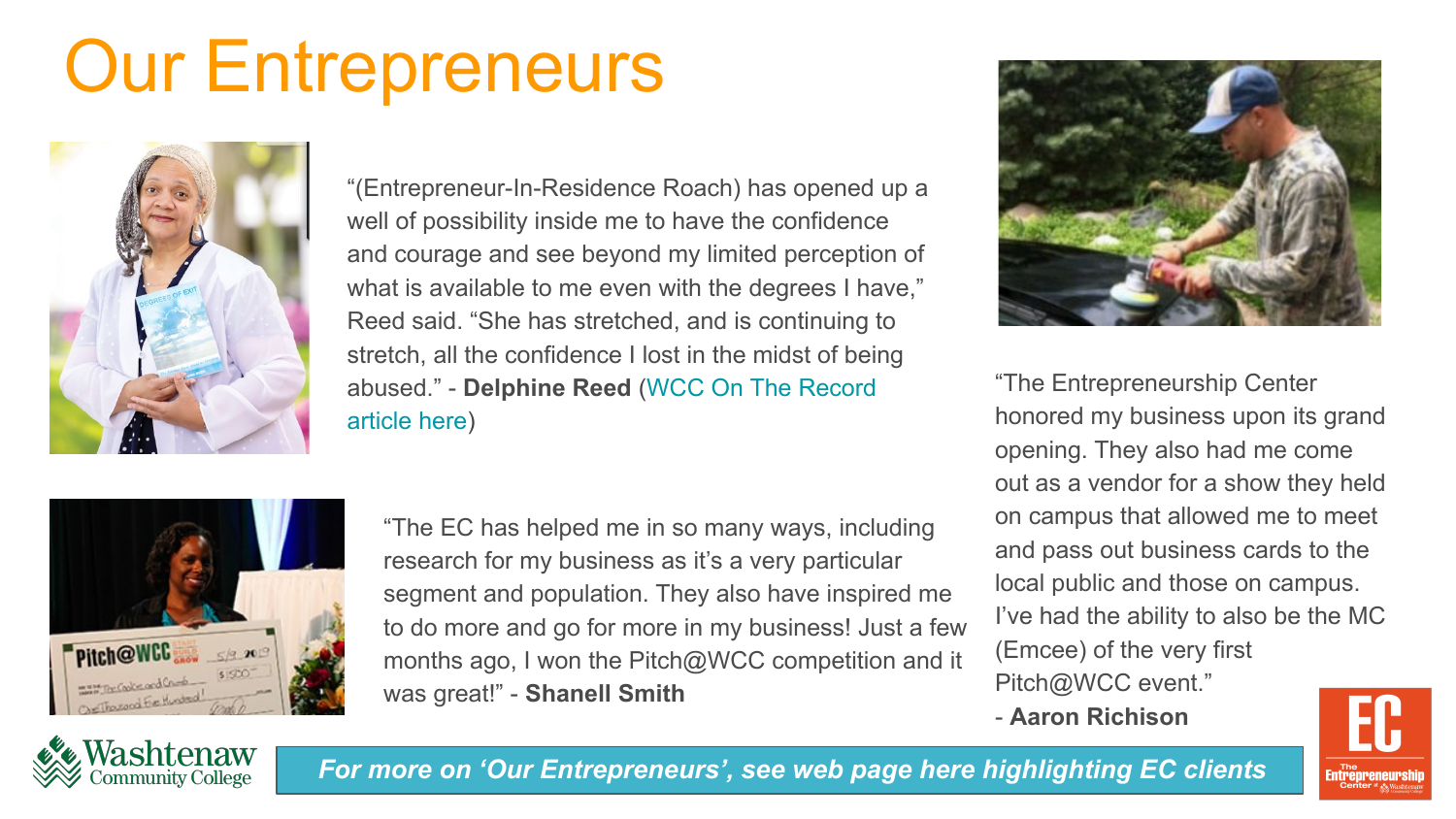#### **EC Webinars Mar - Dec 2020: Partner organizations and audience impact**

#### **Growing Hope** for food entrepreneurs

**UM optiMize** for social entrepreneur teams

**EMU Upward Bound/Washtenaw County My Brother's Keeper** for Ypsilanti residents

**YMCA** Bizology Camp for county middle schoolers

**Ypsilanti District Library** for City of Ypsilanti and Ypsilanti Township entrepreneurs

**WCC's Michigan Community College Gender & Sexuality Conference LGBTQIA business owners panel**, for community college students

'Pricing Your Artwork' workshop, with **WCC HSBS Division**, for WCC art and DMA students

Four-part series on '*How to Start and Optimize Your Business*' with **WCC BCT Division,** for WCC business and entrepreneurship students

Four-part series on '*Success Tools Webinar Series: Strategies for the Small Business Owner*', with **WCC Corporate and Lifelong Learning,** aimed at WCC alumni and noncredit students

'The New Office: Success Strategies for Working Remotely', with **WCC's Career Transitions** and **The Learning Center**, for WCC staff, students, faculty and staff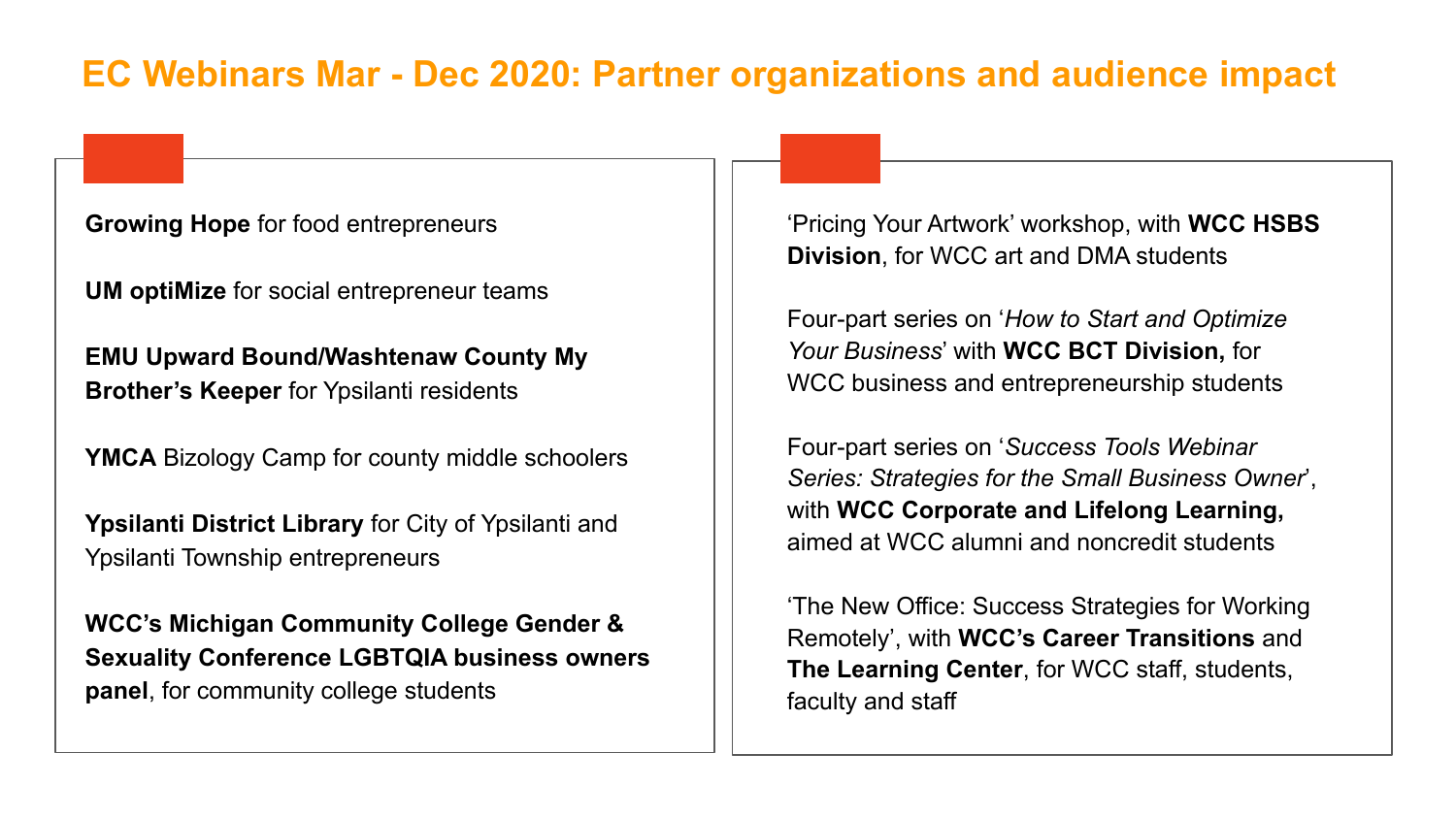# **EC Events // 2021**

- Panel event showcasing **[business strategies with local minority business](https://tockify.com/washtenawevents/detail/1032/1611788400000)  [owners](https://tockify.com/washtenawevents/detail/1032/1611788400000)**, with Ypsilanti District Library
- Webinar with Lake Trust Credit Union on **addressing the digital divide** for under-resourced business owners
- **Serendipity audio interview series** with our clients and local entrepreneurs
- Collaborative virtual information session on Michigan Women Forward's **microloan program for women business owners** in Washtenaw County